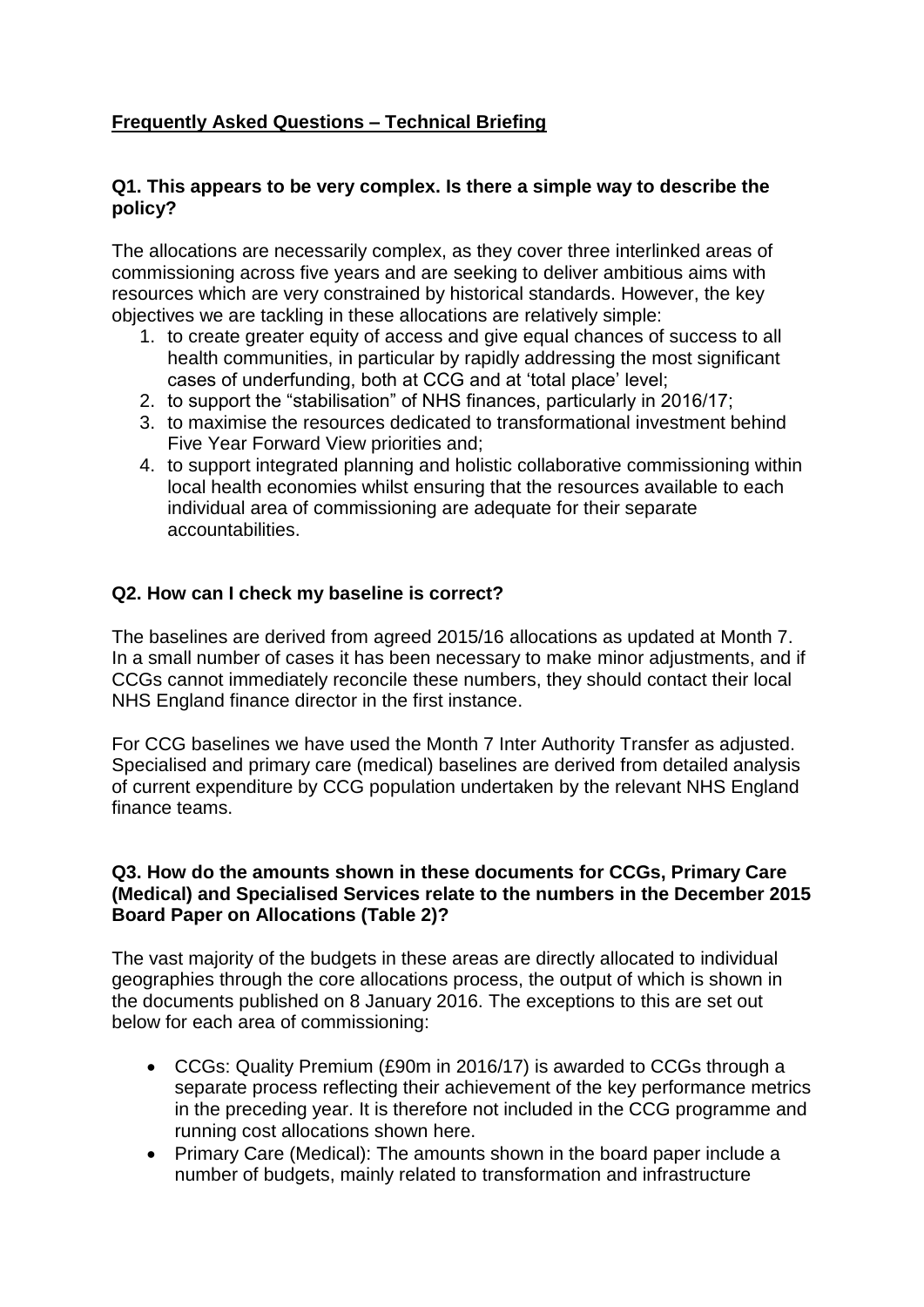improvement programmes, which are held centrally and allocated to local health economies through specific individual processes. In 2016/17 these amount to £319m of the total Primary Care Medical budgets of £7,652m, leaving £7,333m to be included in the core allocations process. The centrally administered budgets grow to £784m by 2020/21.

 Specialised Services: About 7% of our expenditure on Specialised Services covers programmes such as the Cancer Drugs Fund, Proton Beam Therapy and highly specialised transplant surgery which do not lend themselves to local commissioning. In total these budgets amount to £1,155m in 2016/17. The indicative CCG area allocations published in these documents cover the remainder of the £15,662m budget for Specialised Services.

# **Q4. What if I think the population estimates are wrong?**

Population estimates start from actual registered populations as at October 2015.

Population growth by area is based on trends estimated by ONS, as these are the only consistent national projection available. For future years we will review actual population growth based on GP list sizes to ensure that the actual pressures arise as anticipated. Should there be material unexpected developments, allocations may be altered by exception in line with the arrangements set out in Annex 1 of the document: Financial Allocations 2016/17 to 2020/21.

### **Q5. The specialised distance from target is adversely impacting on funding growth for my locality/CCG. Why and what can be done about it?**

This will be where specialised services are significantly over target and it has a material effect in a few geographies. It reflects usage by the local population (or coding by providers) of specialised services beyond the level indicated by fair shares based on need, and it is appropriate that this differential consumption of resource is reflected in the overall resource availability for local commissioners. In these areas we would encourage CCGs and NHS England Specialised commissioners to seek opportunities to work together to rebalance the portfolio over time in the context of collaborative commissioning.

### **Q6. The specialised allocation is significantly under target. What does this mean, and what is the impact on allocations?**

This will have impacted upon the place-based distance from target and, subject to the pace-of-change rules, may result in additional funds being released to CCGs and Primary Care (Medical) allocations. This in effect compensates CCGs whose populations are using less specialised service resource in relation to their peers – whether through patient choice, medical practice, or commissioning decisions.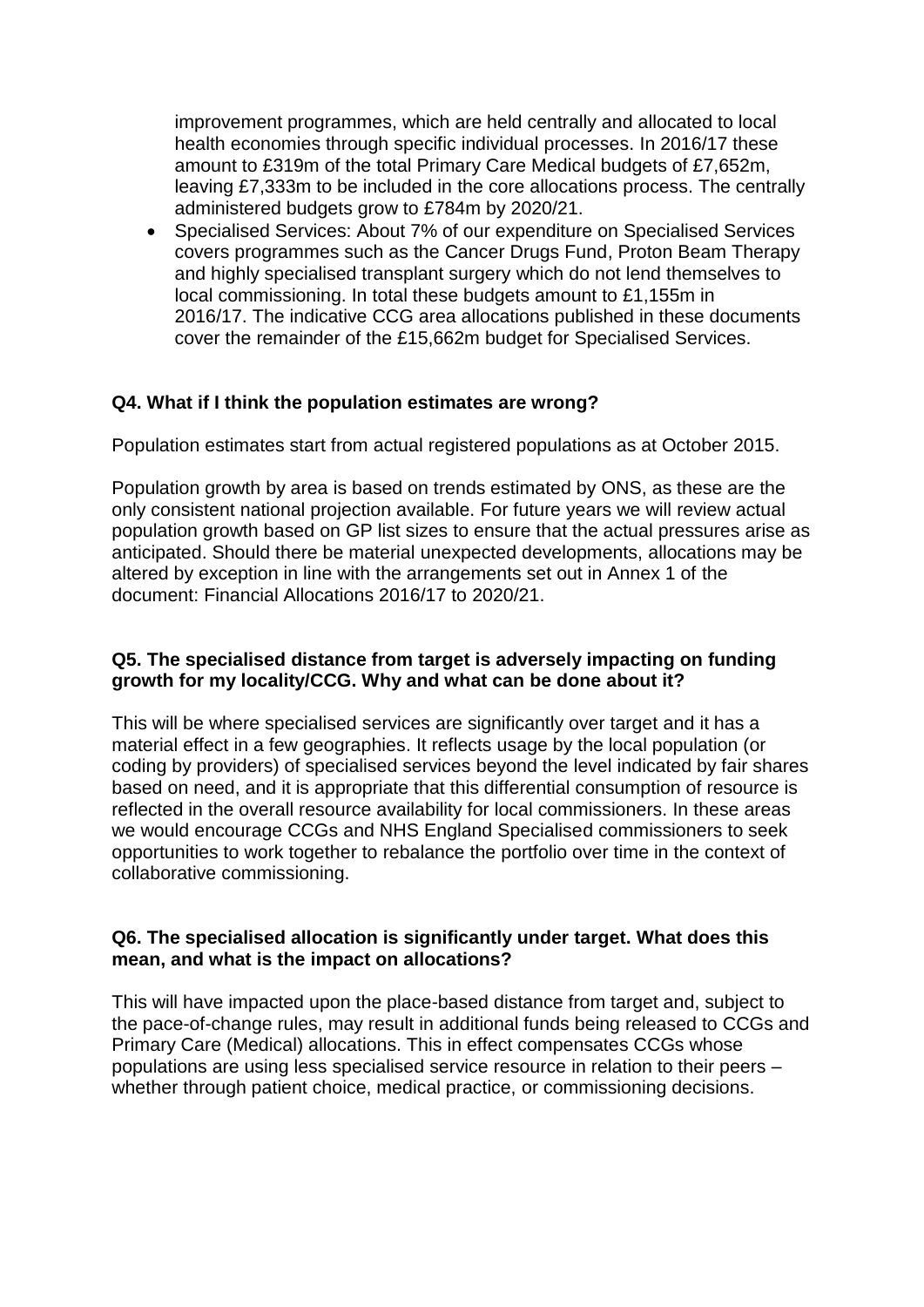### **Q7. What is the interaction between the specialised allocation at a CCG / place level and the budget that will be allocated to a specialised commissioning hub?**

Specialised Commissioning hubs commission services from a portfolio of providers in their area for all populations who use their services rather than commissioning for specific local populations. The total specialised commissioning budget will be managed by the specialised finance team and allocated between commissioning hubs to reflect anticipated cost pressures for each of their provider portfolios, as in previous years.

The population-based allocations by CCG geography are intended to provide transparency of utilisation and ensure equity of total resource consumed by populations. In the context of collaborative commissioning we will maintain this transparency and develop commissioning approaches which optimise the use of the total resource for each local community.

# **Q8. Why is primary care (non-medical) not part of the place-based allocation?**

The underlying formulae to calculate target allocations in these areas are not yet robust enough to be disaggregated beyond sub-regional level. In addition, these areas are generally not currently included in collaborative commissioning arrangements.

# **Q9. Will errors be amended?**

By exception, it is possible to move allocations between commissioning streams (with the agreement of all parties impacted), where errors of attribution are identified or commissioning practice/responsibilities change.

# **Q10. The CCG Distance from target reported here is significantly different from the previous amount. Why is this?**

The CCG allocations reflect a number of movements in distances from target. These have been driven by:

- Baseline changes, where the proportionate share of the baseline has moved as a result of local allocation transfers and changing responsibilities, particularly with regard to specialised services.
- Changes to the formula including:
	- o sparsity adjustment, reflecting unavoidable cost of remoteness; and
	- o inequalities/unmet need adjustment change from 10 to 16 tiers.
- Refreshing the underlying activity data of the modelling including:
	- o change in national spend weightings used to combine G&A, mental health maternity and prescribing formulae. If a CCG has significantly different levels of need between these components from the national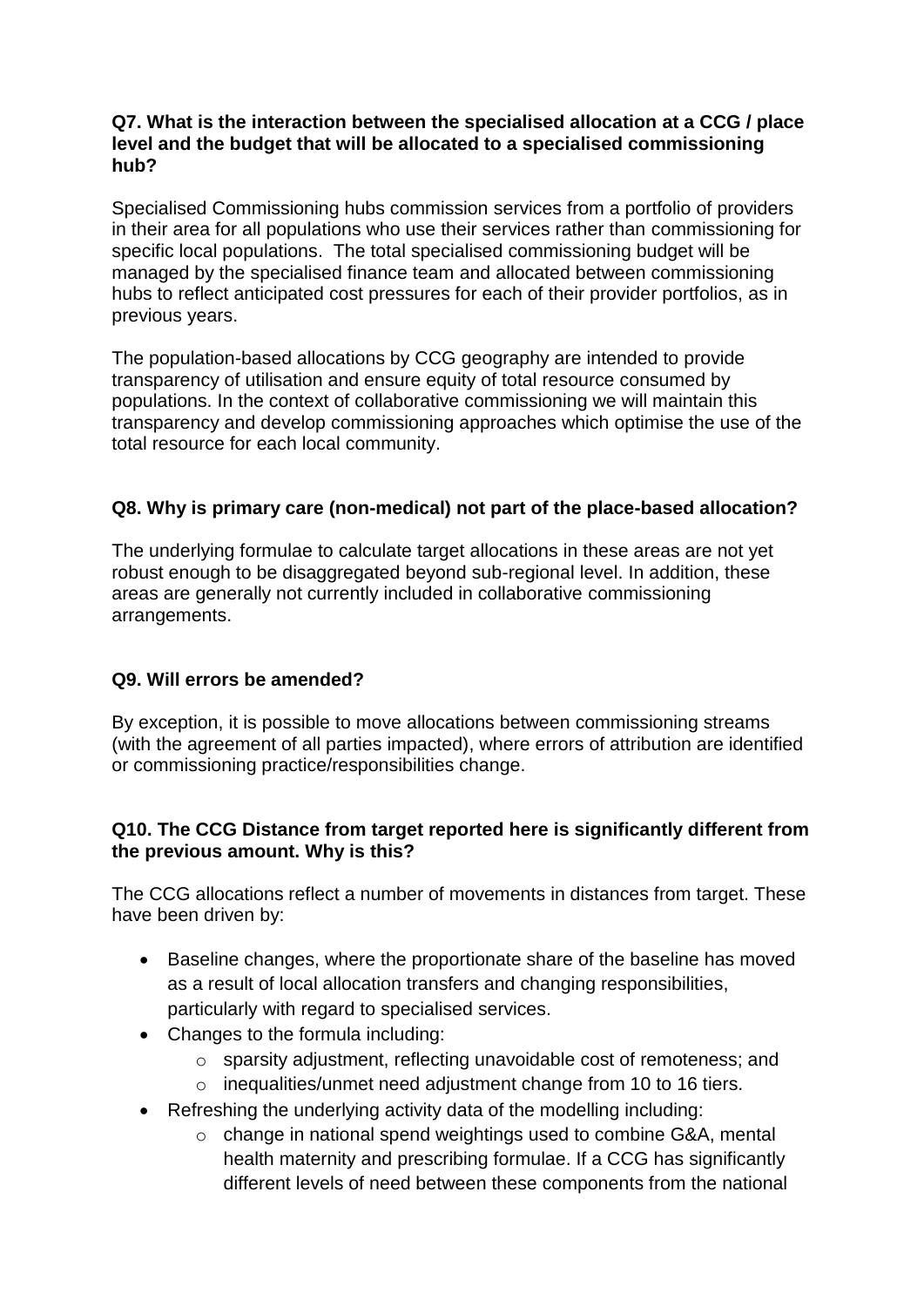average, updating the national spend weightings impacts on distances from target;

- o prescribing formula refresh;
- o maternity formula refresh; and
- o emergency ambulance cost adjustment refresh (reflecting increased travel time for ambulances in sparsely populated areas).
- Refreshing the underlying demographic data of the modelling including:
	- $\circ$  the difference between actual 2015 registrations and predicted 2015 registrations derived by uplifting 2013 registrations by ONS population projections;
	- o changes in the age-sex profile of the local population, such as latest registered population data showing it is typically younger or older than previously estimated; and
	- o SMR<75 data update (used for the inequalities/unmet need adiustments).
- In a small number of areas, adjustments to correct previously under reported mental health activity.

Should any CCG require assistance in understanding these changes, or any other aspects of their allocations, they should approach their local NHS England finance director in the first instance.

# **Q11. What is the minimum level of cash growth which all CCGs receive and what are the key components?**

All CCGs receive a minimum cash growth equal to real terms growth plus specific non-routine policy pressures unless the CCG is more than 10% above target, when its cash growth is limited to the specific policy pressures. This cap is phased in between a programme DfT of +5% and +10%.

The relevant numbers are set out below:

|                               |      |      | 2016/17 2017/18 2018/19 2019/20 2020/21 |      |      |
|-------------------------------|------|------|-----------------------------------------|------|------|
| <b>GDP Deflator</b>           | 1.7% | 1.8% | 1.9%                                    | 2.1% | 2.2% |
| Non-routine policy            | 1.4% | 0.2% | 0.1%                                    | 0.0% | 1.5% |
| pressures                     |      |      |                                         |      |      |
| <b>GDP deflator plus non-</b> | 3.0% | 2.0% | 2.0%                                    | 2.1% | 3.7% |
| routine policy pressures      |      |      |                                         |      |      |

The pressures are higher in 2016/17 and 2020/21. In 2016/17 the main components are: national insurance changes related to pensions, transfer out of general practice information technology and transfer out of extra funding for child adolescent mental health services. In 2020/21 the increase is almost entirely driven by the feeding of funding for seven day services into CCG allocations, this funding having been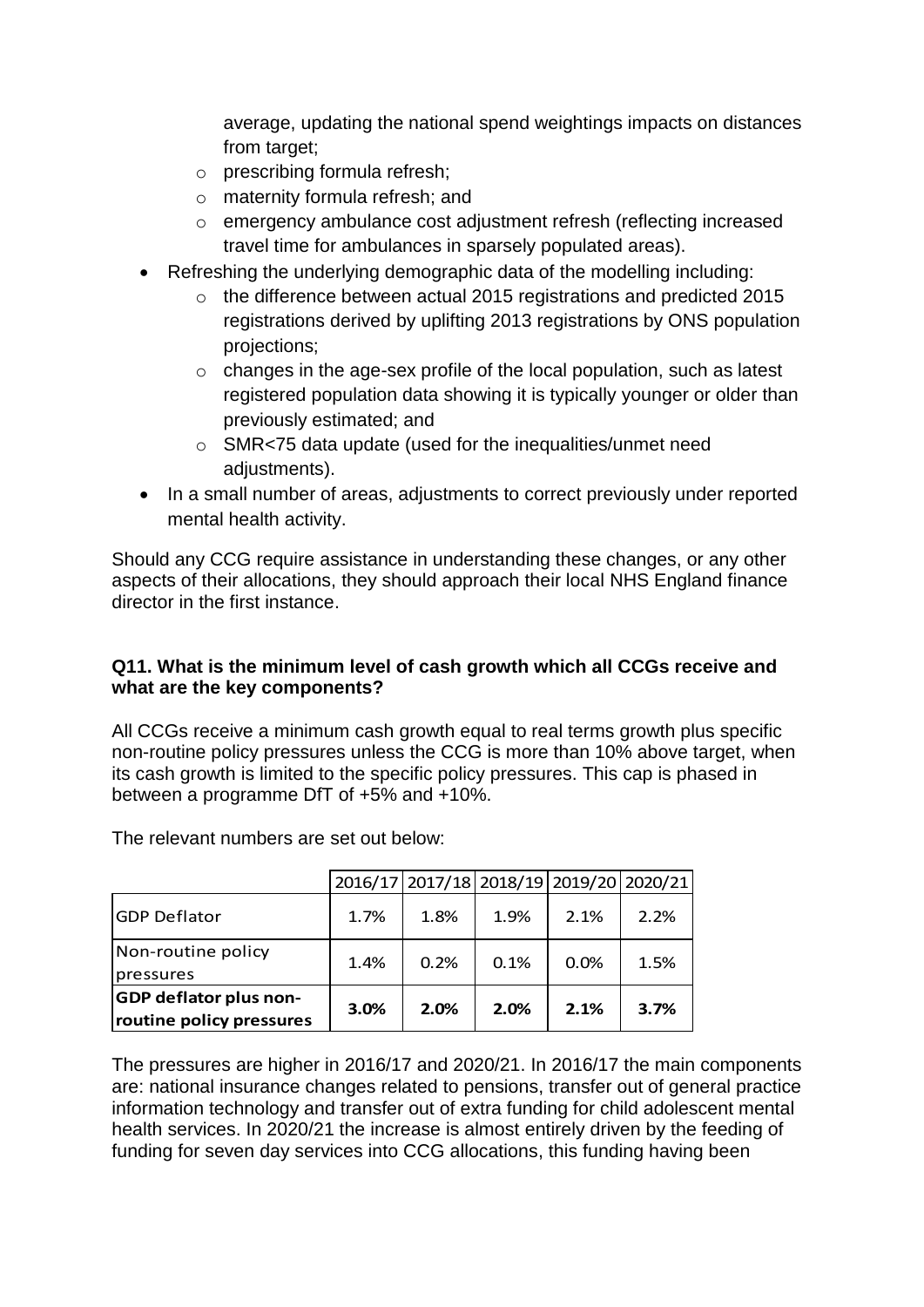retained centrally for distribution to the service in the early years via the Sustainability & Transformation Fund.

### **Q12. What is the minimum level of cash growth which all areas receive for Primary Care (Medical) and what are the key components?**

All areas also receive a minimum cash growth equal to real terms growth plus specific non-routine policy pressures (predominantly reflecting national insurance changes relating to pensions and CQC fees) unless the CCG is more than 10% above target, when its cash growth is capped. This cap is phased in between a programme DfT of +5% and +10%.

The relevant numbers are set out below:

|                                                    | 2016/17 | 2017/18 | 2018/19 | 2019/20 | 2020/21 |
|----------------------------------------------------|---------|---------|---------|---------|---------|
| Non-routine policy<br>pressures                    | 1.9%    | 0.0%    | 0.0%    | 0.0%    | 0.0%    |
| GDP deflator plus non-<br>routine policy pressures | 3.6%    | 1.8%    | 1.9%    | 2.1%    | 2.2%    |

# **Q13. What are the combined effects on my geography?**

Allocation decisions are not made on a geographical basis. We seek to ensure that the growth in funding reflects as closely as possible the pressures from population growth and improved alignment of resources with need (met and unmet), as reflected in the target formula. The allocation growth for any particular geography will reflect these factors.

#### **Q14. How is deprivation taken into account?**

We have reflected deprivation in the target allocations both through the demographic factors within the core formulae and through the use of specific adjustments to the output of these formulae to reflect the unmet need they are unable to capture directly. As indicated in the answer to the previous question, the allocation growth for any particular geography will reflect a variety of factors, including the distance between current allocations and these targets.

# **Q15. Are all areas getting real terms growth?**

All total place allocations receive at least real term growth in 2016-17. Some areas (8 in 2016/17) receive less than real terms growth for the subset of their CCG core services because they are significantly over target (and have been identified as being over target for a number of years). These CCGs are consuming more than their fair share of the available resource at the expense of other parts of the country,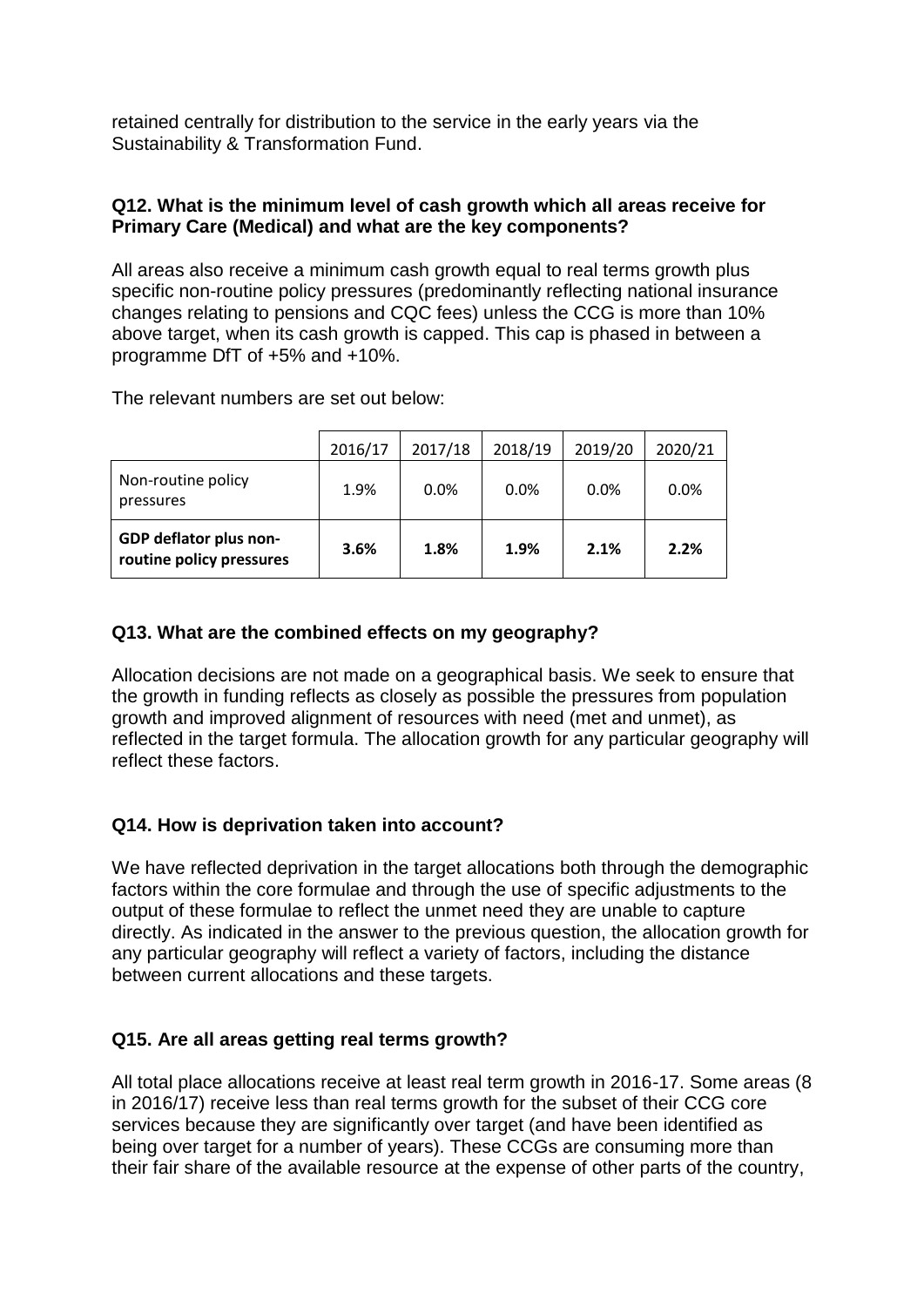and the pursuit of greater equity means that it is important to ensure that there is equal access for equal need across the whole country.

#### **Q16. How will people invest growth wisely?**

Places getting high levels of growth currently have funding levels substantially below their fair share. They have typically been substantially below target over many years.

They need the additional funding in order to provide services for their growing communities and/or to rectify financial deficits which have arisen due to their inability to fund this growth in the past. As part of the assurance of local plans, NHS England will put additional focus on ensuring that commissioners receiving substantial growth in funding are investing it in a manner which delivers value for money.

#### **Q17. What allowance have you made for the move by Property Services to introduce market rents from 2016/17 in CCG allocations?**

Given the differential impact upon CCGs of the move by Property Services to introduce market rents for CCG occupied property we have not included an adjustment for this in the 2016/17 allocations. Instead we plan to deal with any pressures next year through non-recurrent funding adjustments. For 2017/18 onwards CCGs will meet the costs of the move to market rent from within their allocations and we have adjusted upwards the overall quantum of the CCG funding envelope to reflect this fully.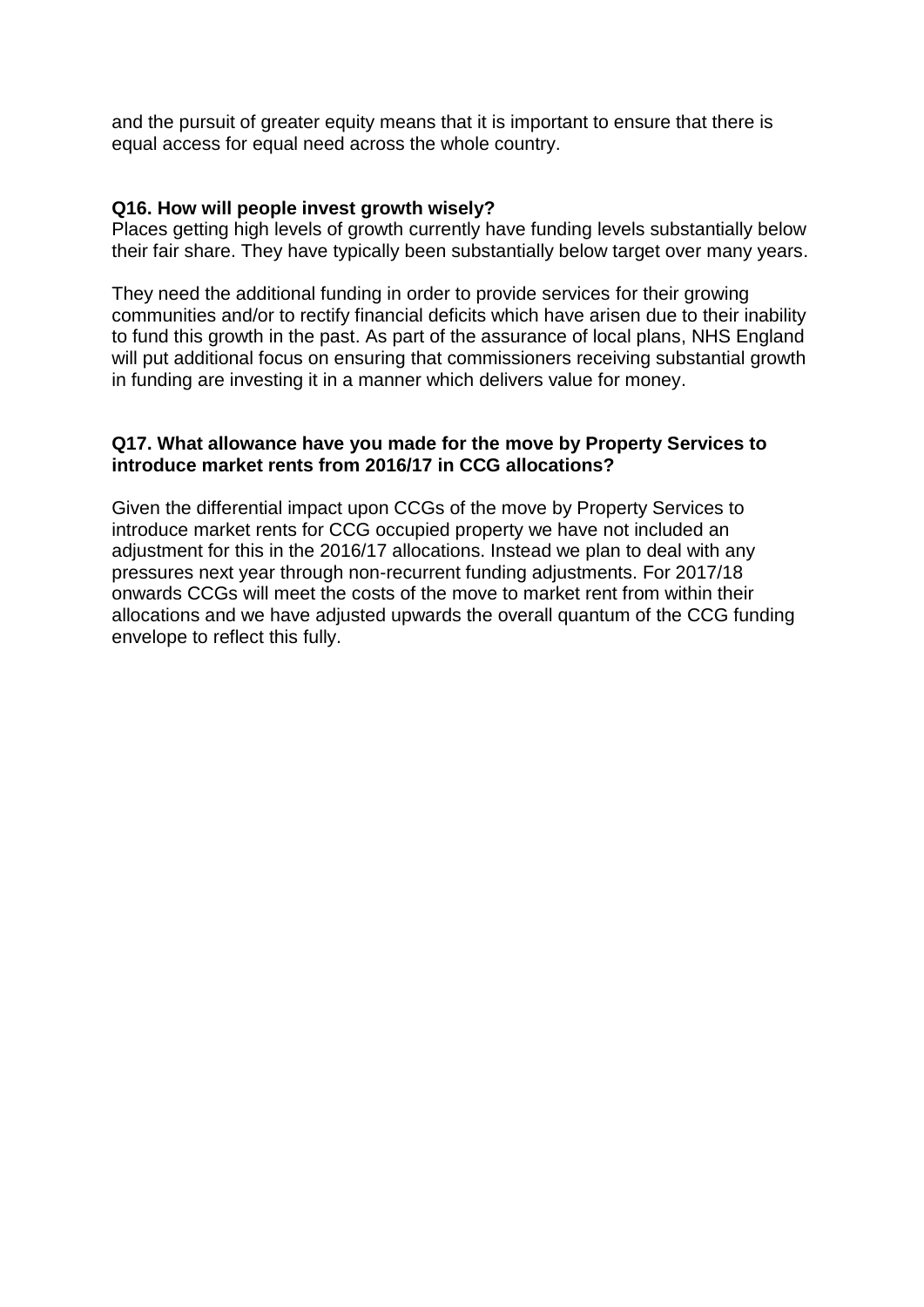# **Annex 1: Running Cost Allowances (RCA) 2016-17 to 2020-21**

### **Overall envelope**

The overall envelope is £1,210,678 in each year 2016-17 to 2020-21. This is the same as in 2015-16.

The figures for 2019-20 and 2020-21 are indicative.

The RCA per head are:

| 2016-17 | £22.07 |
|---------|--------|
| 2017-18 | £21.91 |
| 2018-19 | £21.75 |
| 2019-20 | £21.60 |
| 2020-21 | £21.46 |
|         |        |

### **Calculation of Running Cost Allowances**

The same approach has been used as for the calculation of 2013-14 to 2015-16 RCAs.

RCAs have been set on the basis of 'unweighted' population. There is unlikely to be a relationship between the items of expenditure covered by the allowance (i.e. the CCG's management costs and the costs of commissioning support) and traditional determinants of population need (e.g. age / sex / deprivation) that form the basis of 'weighted' populations.

The three populations used in the calculation are:

- a. number of registrations with CCGs' member GP practices as published by the Health and Social Care Information Centre for October 2015;
- b. the latest Office of National Statistics' (ONS) population projections for 2016 to 2020 for CCGs;
- c. estimates of military personnel included in the ONS estimates.

ONS population data are based on place of residence. CCGs are responsible for patients registered with their member GP practices, irrespective of where the patients reside. There are significant net 'cross boundary patient flows' of patients registered with one CCG but residing in another CCG's geographical area. The starting point for the calculation of RCAs is therefore the number of registrations with CCG's member GP practices to ensure that the distribution of running costs takes account of cross-boundary patient flows.

The number of registered patients who are resident in each CCG, irrespective of where they are registered, is calculated. This is compared with the ONS projected population for the CCG (minus military personnel). A scaling factor for each CCG area is calculated, which is the ONS projected population divided by the number of